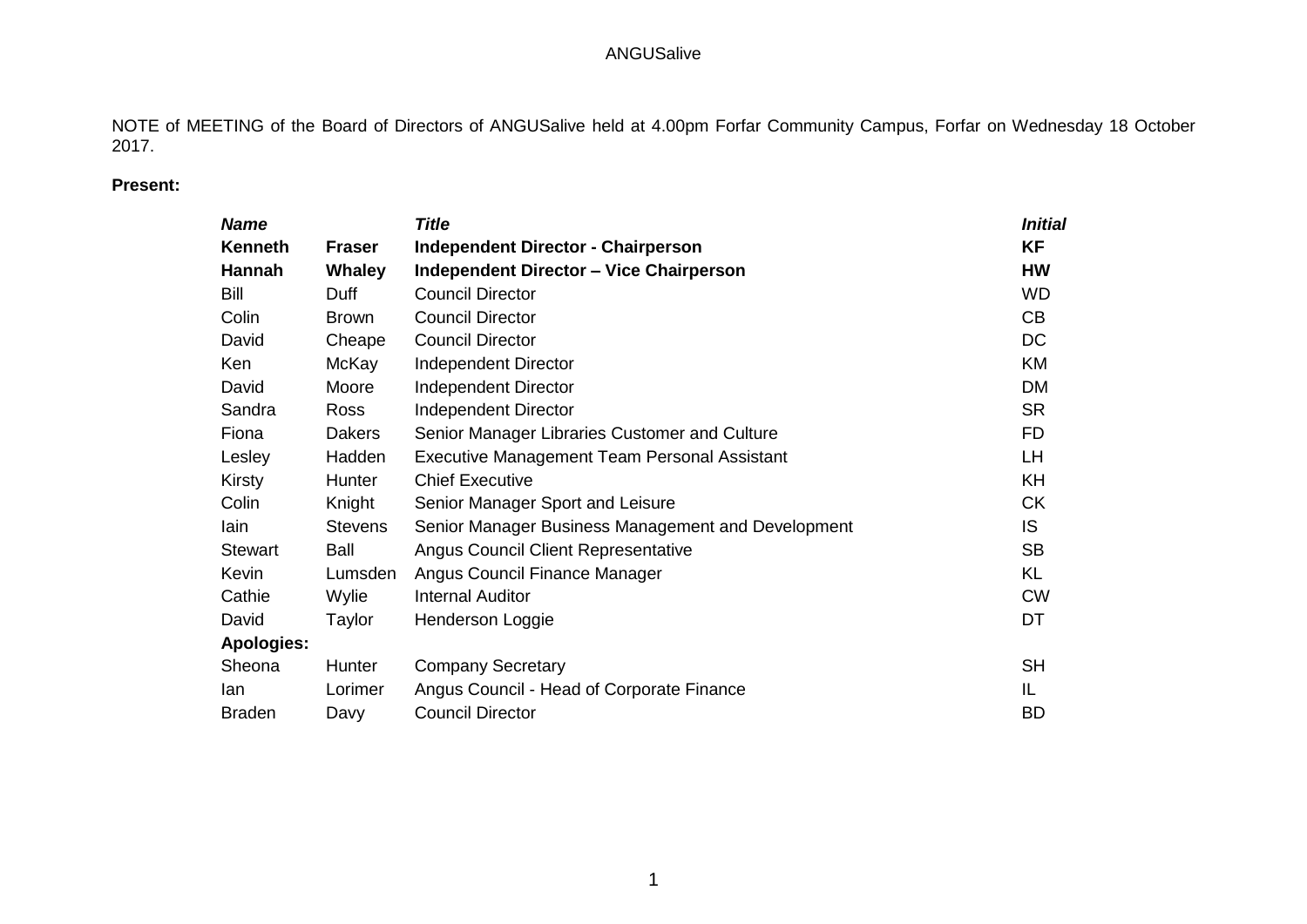| <b>Item No</b> | <b>Note</b>                                                                                                                                                                            |
|----------------|----------------------------------------------------------------------------------------------------------------------------------------------------------------------------------------|
| $\mathbf{1}$ . | <b>Welcome &amp; Apologies</b>                                                                                                                                                         |
|                | KF welcomed everyone to the meeting.<br>Apologies were received from Cllr Braden Davy, Sheona Hunter and Ian Lorimer                                                                   |
|                |                                                                                                                                                                                        |
| 2.             | <b>Declarations of Interest</b>                                                                                                                                                        |
|                | Directors were asked to consider whether they had any declarations of interest in relation to any item on the agenda<br>for the meeting.                                               |
| 3.             | Minutes of Meeting on Thursday 24 August 2017                                                                                                                                          |
|                | The Directors approved the minutes of the above meeting.                                                                                                                               |
|                | FD highlighted information about the NESFLAG bid for Signal Tower Museum is incorrect - some of the items listed<br>are not contained in the EOI. LH to amend the minute and re-issue. |
|                |                                                                                                                                                                                        |
| 4.             | Matters arising from the Minute of Meeting on Thursday 24 August 2017                                                                                                                  |
|                | <b>Organisational Review</b>                                                                                                                                                           |
|                | KH advised the initial list of tasks for each post had all been transferred to the digital template and had been sent to<br>employees for verification.                                |
|                | A series of Sign off sessions had been arranged to allow the information to be reviewed and verified by line<br>managers.                                                              |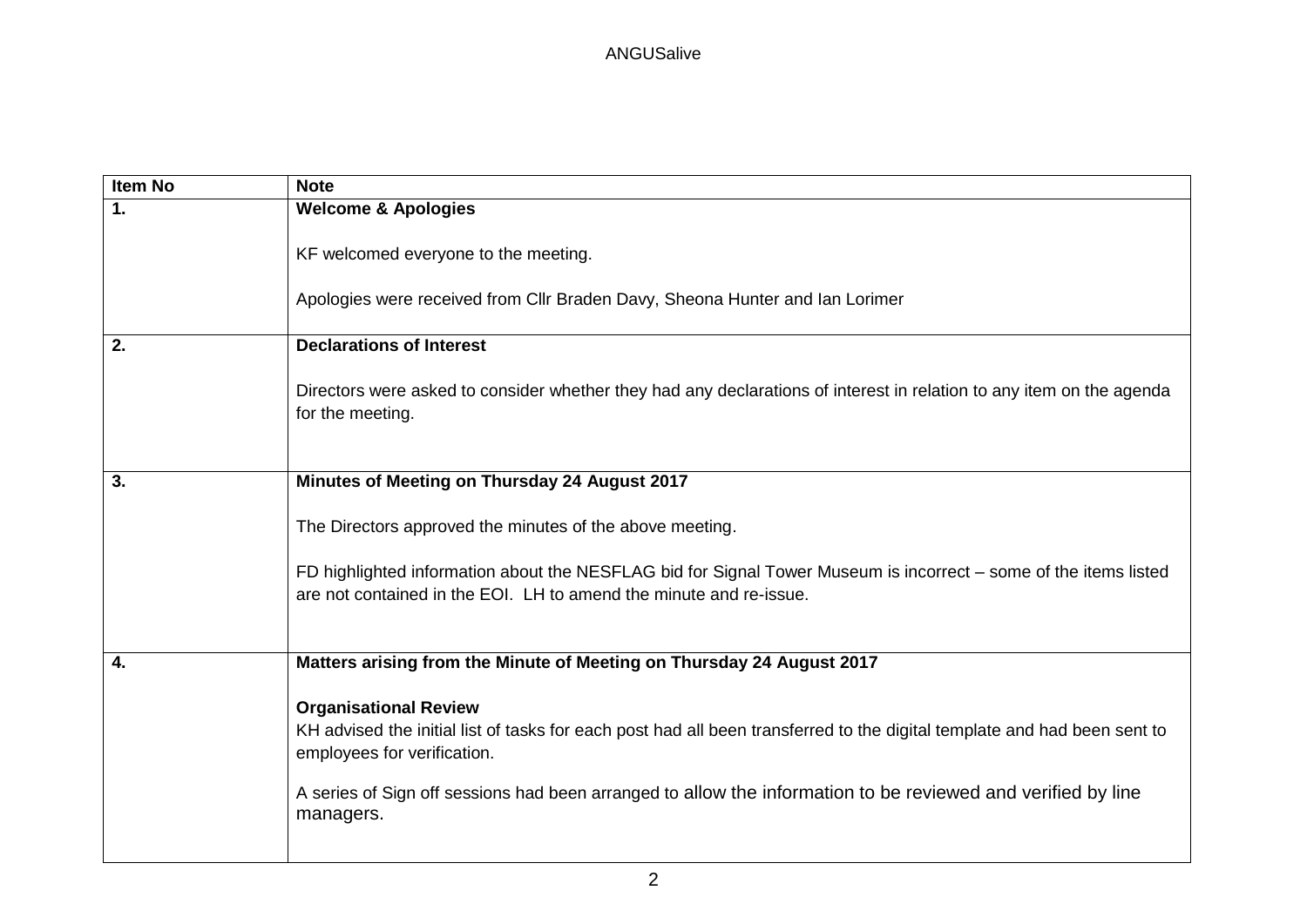ANGUSalive

| <b>Item No</b> | <b>Note</b>                                                                                                                                                                                                                                                                                                                                                                                                                                                                                      |
|----------------|--------------------------------------------------------------------------------------------------------------------------------------------------------------------------------------------------------------------------------------------------------------------------------------------------------------------------------------------------------------------------------------------------------------------------------------------------------------------------------------------------|
|                | <b>Employee Forum</b>                                                                                                                                                                                                                                                                                                                                                                                                                                                                            |
|                | The Employee forum group has agreed its Terms of Reference and appointed a chair and secretary.                                                                                                                                                                                                                                                                                                                                                                                                  |
|                | Representatives of the Employee Forum have now met on three occasions. The notes of the meetings are available<br>for all employees on the ANGUSalive SharePoint area and on the Organisational Notice Boards.                                                                                                                                                                                                                                                                                   |
|                | The review teams are underway and meetings are being scheduled for these teams to meet.                                                                                                                                                                                                                                                                                                                                                                                                          |
|                | The service review teams will gather information about current service delivery within ANGUSalive, gather<br>information about national delivery and developments where relevant, review all the information gathered during the<br>information gathering workshops, review Ideas List contributions related to their review and identify any other<br>information that is relevant to their review.                                                                                             |
|                | The teams will analyse information, identify options, and complete an options appraisal in order to make a<br>recommendation to the Steering Group. The union rep has been confirmed.                                                                                                                                                                                                                                                                                                            |
| 5.             | <b>Chief Executive Update</b>                                                                                                                                                                                                                                                                                                                                                                                                                                                                    |
|                | <b>Carnoustie Library Opening</b><br>KH confirmed the library opened on Monday 4 <sup>th</sup> September 2017 with the official opening celebration on Saturday 09<br>September. DC commended the staff for their hard work.                                                                                                                                                                                                                                                                     |
|                | <b>Montrose Library Decant</b><br>Preparation works have begun immediately to ensure continuity of library provision for ANGUSalive customers within<br>Montrose Registrar Office from October 2017 until summer 2018.                                                                                                                                                                                                                                                                           |
|                | <b>Brechin Community Campus</b><br>To celebrate the launch of the Brechin Community Campus climbing wall, 'ANGUS Rocks' which is sponsored by<br>Mackie Motors an invite was extended for people to come along to the Campus to try a host of activities including:<br>basketball, athletics, football, rugby and climbing wall sessions. Pre-booking for this event was not required as<br>places were offered on a first-come, first-served basis and generated over 700 visits to the Campus. |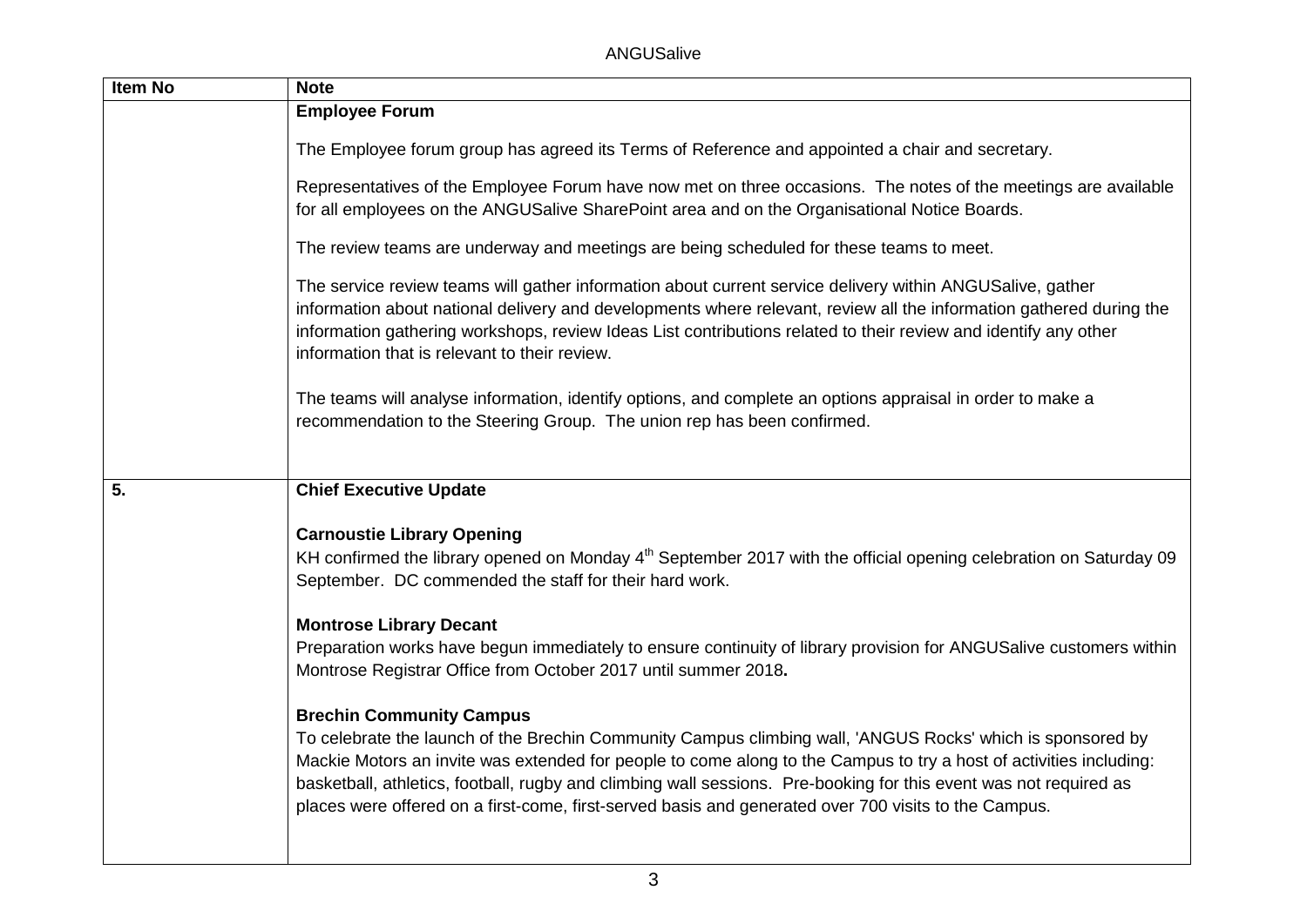| Item No | <b>Note</b>                                                                                                                                                                                                                                                                                                                                                                                                   |
|---------|---------------------------------------------------------------------------------------------------------------------------------------------------------------------------------------------------------------------------------------------------------------------------------------------------------------------------------------------------------------------------------------------------------------|
|         | <b>Barclay Report</b>                                                                                                                                                                                                                                                                                                                                                                                         |
|         | KH highlighted a report has been submitted to the Scottish Government on non-domestic rates. The Barclay Report                                                                                                                                                                                                                                                                                               |
|         | contained recommendations which includes facilities that are part of an Arms Length External Organisation (ALEO)                                                                                                                                                                                                                                                                                              |
|         | should be paying into the rates system.                                                                                                                                                                                                                                                                                                                                                                       |
|         | ANGUSalive, other trusts across Scotland and SPORTA (the national association of leisure and cultural trusts) are<br>monitoring the situation and we will keep the ANGUSalive Board of Directors informed of any developments.                                                                                                                                                                                |
|         | KH further highlighted the Scottish Government are to still to consider the content of the report.                                                                                                                                                                                                                                                                                                            |
|         | <b>SPORTA Executive Committee</b>                                                                                                                                                                                                                                                                                                                                                                             |
|         | Executive Group met to agree the way forward and to finalise the next steps at a joint Sporta Scotland/VOCAL                                                                                                                                                                                                                                                                                                  |
|         | Executive meeting.                                                                                                                                                                                                                                                                                                                                                                                            |
|         | <b>Brueghels - Arbroath library</b>                                                                                                                                                                                                                                                                                                                                                                           |
|         | The Adoration of the Magi and Saint John the Baptist Preaching in the Wilderness are on display in Arbroath library<br>and KH highlighted the painting would be the focus of "Britain's Lost Masterpieces" to be aired on Channel 4 18<br>October 2017.                                                                                                                                                       |
|         | <b>Legend Customer Conference</b>                                                                                                                                                                                                                                                                                                                                                                             |
|         | KH and Carol Petrie, Project Manager, attended the Legend Customer Conference at the Birmingham NEC on<br>Tuesday 10 October 2017. The conference provided KH & CP an opportunity to meet with other Trusts who currently<br>use legend. Presentations included GDPR / Information Security - Threats and Actions, Services offered State of<br>the Art Websites, Latest Advances in Self Service Technology. |
|         | THE Go Live date is scheduled for Mid-December with the online offering for members in February 2018.                                                                                                                                                                                                                                                                                                         |
|         | Leisure & Culture Stakeholders Meeting                                                                                                                                                                                                                                                                                                                                                                        |
|         | A meeting was held will stakeholders across the leisure and culture sector of the Sporta/Vocal strategy to understand<br>views around the proposed move by the Scottish Government plans to scrap rates relief. The views will the shape a<br>presentation to be made to the Cabinet Secretary                                                                                                                |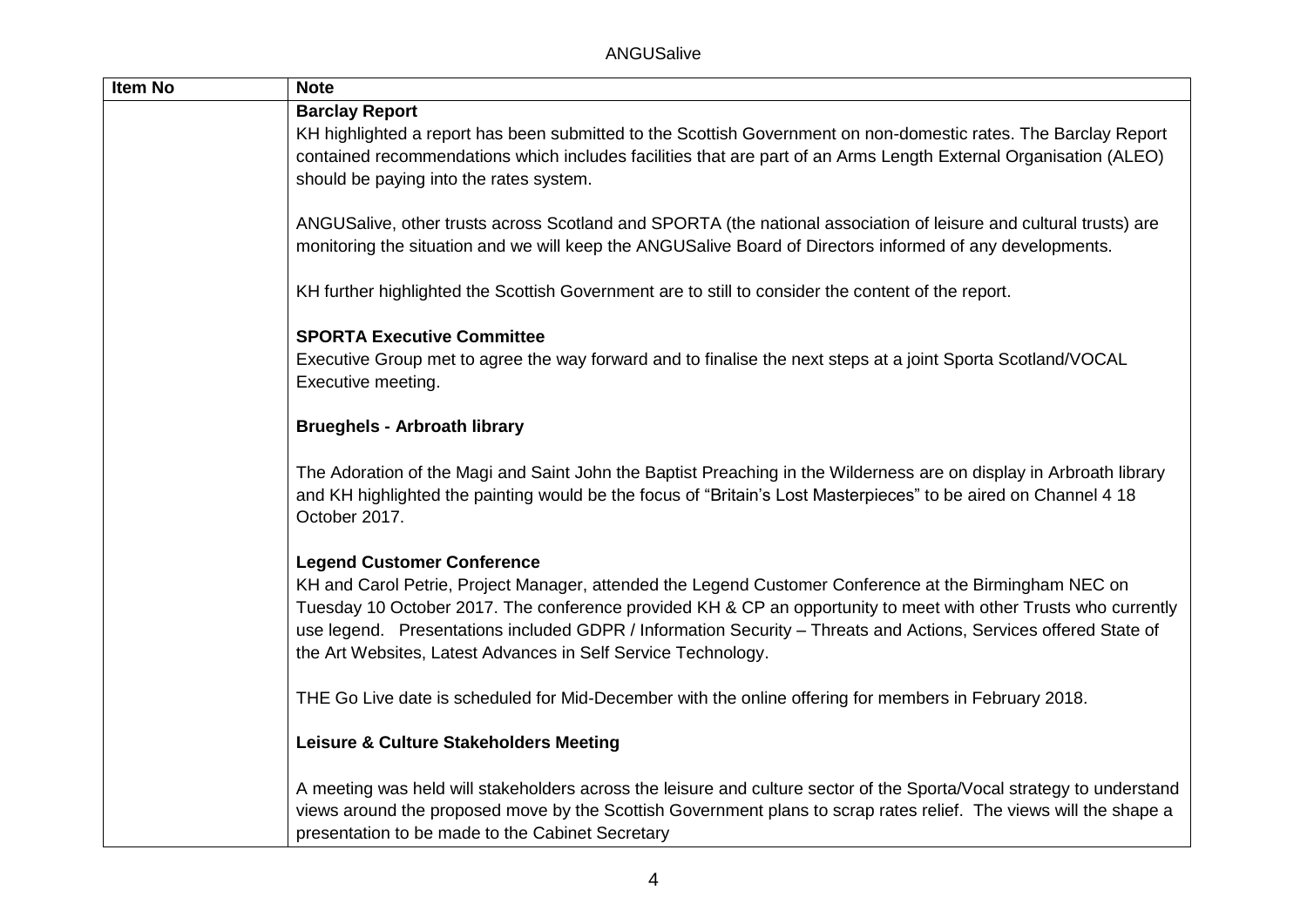| Item No | <b>Note</b>                                                                                                                                                                                                                                                                                                             |
|---------|-------------------------------------------------------------------------------------------------------------------------------------------------------------------------------------------------------------------------------------------------------------------------------------------------------------------------|
|         | The meeting considered the value of public facilities and services within trusts and the potential impact of those<br>facilities and services being reduced. A wide range of data was collected on how these services support much of the<br>government's aims in improving physical and mental health across all ages. |
| 6.      | <b>Branding Update</b>                                                                                                                                                                                                                                                                                                  |
|         | Deferred to allow more time for item 51_17                                                                                                                                                                                                                                                                              |
| 7.      | Report 49_17 Internal Audit Annual Plan Progress Report                                                                                                                                                                                                                                                                 |
|         | The Board noted the progress in the completion of the ANGUSalive annual internal audit plan and the position with<br>completion of outstanding level 1 actions for 2017/18                                                                                                                                              |
|         | The Board further noted updates to the Internal Audit Charter approved by Angus Council's Scrutiny & Audit<br>Committee on 26 September 2017.                                                                                                                                                                           |
|         | CW advised due to a miscommunication the Review of Procurement Processes and Expenditure report was not<br>attached.                                                                                                                                                                                                    |
|         | The Board unanimously agreed to the report being circulated via email.                                                                                                                                                                                                                                                  |
| 8.      | Report 50_17 Finance Update                                                                                                                                                                                                                                                                                             |
|         | The Board noted the content of Report 50_17                                                                                                                                                                                                                                                                             |
|         | KL advised the BACS processing facility for the Trading Company is now in place. Creditor payments for the Trading<br>Company will now follow normal protocols and will processes through the Purchase Ledger system rather than by<br>faster payments.                                                                 |
|         | KL highlighted the outstanding debt position as at 31 August 2017. The majority is due by Angus Council with 2 out<br>of the 28 Council invoices in that band. Both of these invoices are for quarterly charges for Education usage of dual<br>use facilities.                                                          |
|         | The Board further noted the 20116/17 year end position and annual accounts.                                                                                                                                                                                                                                             |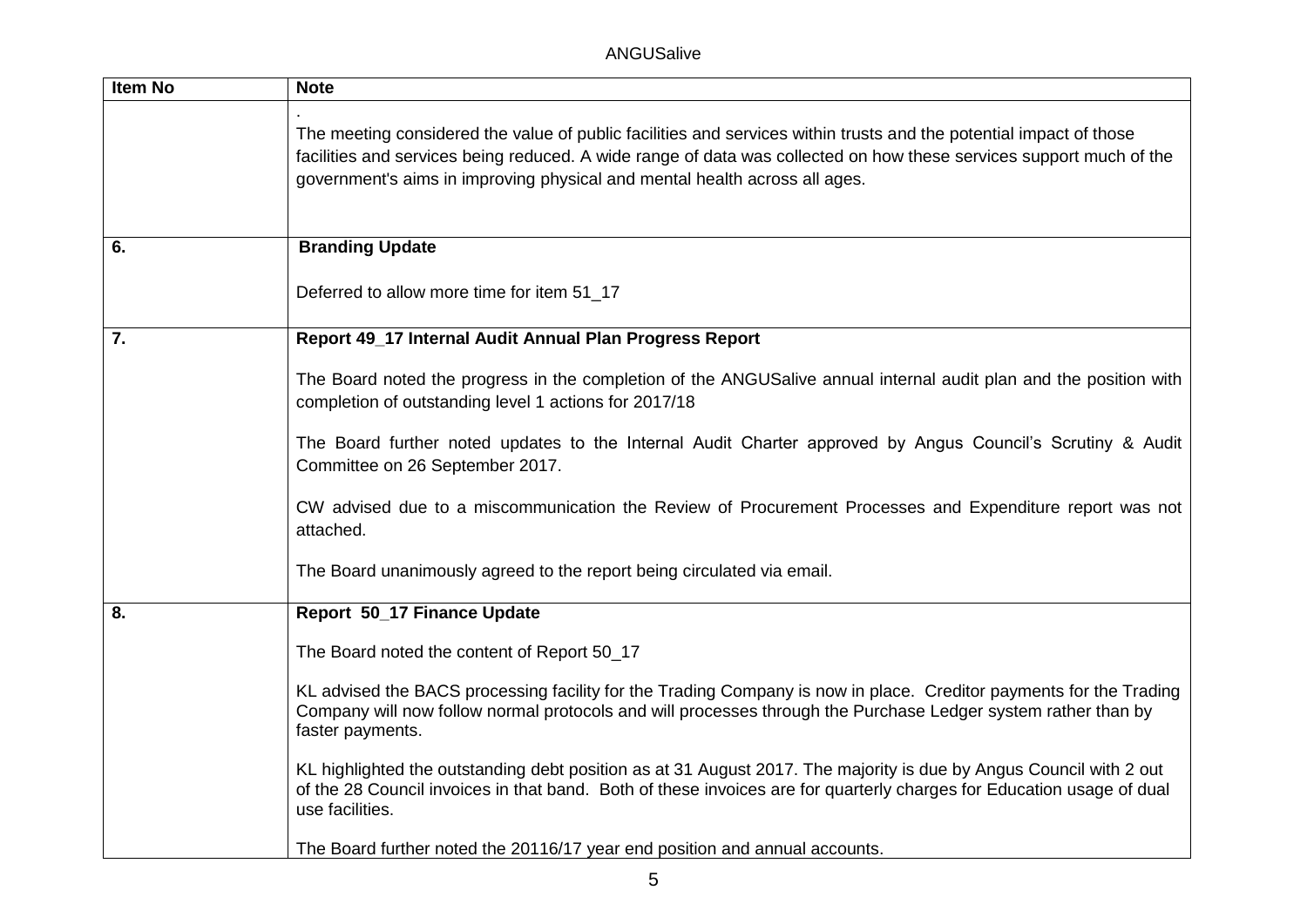ANGUSalive

| <b>Item No</b> | <b>Note</b>                                                                                                                                                                                                                                                                                     |
|----------------|-------------------------------------------------------------------------------------------------------------------------------------------------------------------------------------------------------------------------------------------------------------------------------------------------|
| 9.             | Report 51_17 Annual Report & Accounts and Associated Audit                                                                                                                                                                                                                                      |
|                | DT provided the Board with an overview of information relating to the annual accounts and audit of ANGUSalive and<br>the Trading Subsidiary for financial year 2016/17.                                                                                                                         |
|                | The Board noted the content of report 51_17 and considered and reviewed the annual report and accounts and audit<br>report and findings.                                                                                                                                                        |
|                | The Board furthermore reviewed and approved the cover letter and letter of representation and approved the<br>accounts for signature and thereafter submission to Companies House and the Office of the Scottish Charity<br>Regulator (OSCR).                                                   |
|                | DT provided a summary of audit and accounting issues encountered during the audit however and advised action<br>plans were now in place to improve processes.                                                                                                                                   |
|                | KL highlighted although significant improvements were made from the previous year's audit the complex nature of<br>providing information to the external auditor in a timely fashion has proven to be very challenging. The audit<br>however was concluded within the appropriate deadlines.    |
|                | The Board agreed to the scheduled of meeting for 2018 would take into consideration the Audit timings.                                                                                                                                                                                          |
|                | KL requested a meeting of the Finance Sub-Committee be considered to review the annual accounts and audit prior<br>to the Board meeting.                                                                                                                                                        |
| 10.            | Report 52 _17 Sporta Membership                                                                                                                                                                                                                                                                 |
|                | The Board noted ANGUSalive affiliation to Sporta as a full member and agreed ANGUSalive conform to the Sporta<br>Charter of Integrity.                                                                                                                                                          |
| 11.            | <b>Report 53_17 ANGUSalive Volunteer Policy</b>                                                                                                                                                                                                                                                 |
|                | FD advised the Board the ANGUSalive Volunteer Policy will establish guidance for employees to ensure a consistent<br>approach to volunteering across the organisation and this guidance will enable services to recognise and take full<br>advantage of opportunities for volunteer engagement. |
|                | FD highlighted the ANGUSalive Volunteer Policy had been reviewed by our HR support service.                                                                                                                                                                                                     |
|                | ANGUSalive Board approved on the basis that PVG advice was taken from HR based on previous feedback from                                                                                                                                                                                        |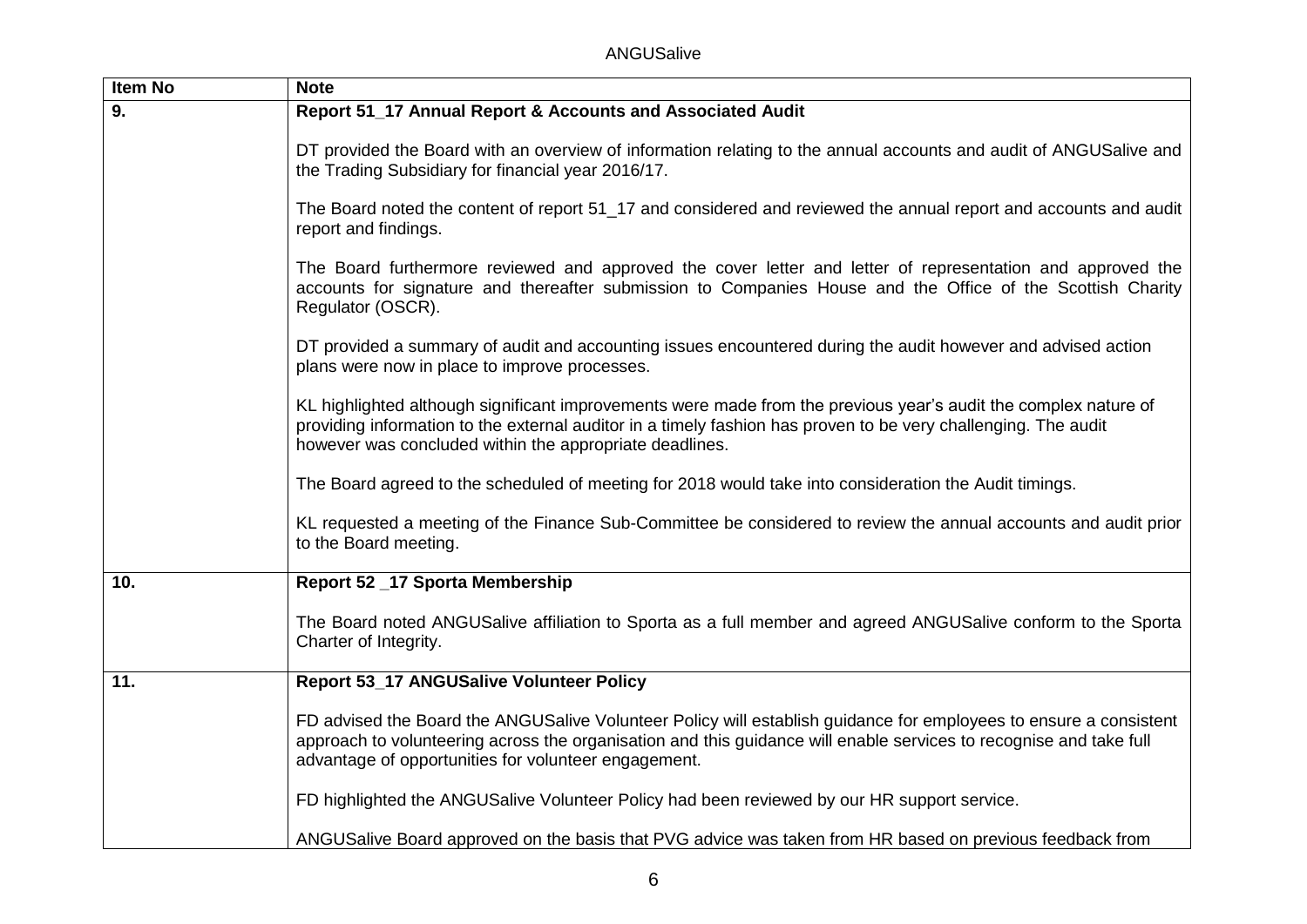| <b>Item No</b> | <b>Note</b>                                                                                                                                                                                                                                                                                                                                                                                                                                                                                                                                                              |
|----------------|--------------------------------------------------------------------------------------------------------------------------------------------------------------------------------------------------------------------------------------------------------------------------------------------------------------------------------------------------------------------------------------------------------------------------------------------------------------------------------------------------------------------------------------------------------------------------|
|                | Disclosure Scotland in the writing of the strategy, and the volunteer management procedures document for<br>ANGUSalive staff must make it explicit for our staff that volunteers cannot be left in regular charge of children or<br>vulnerable adults, the document should define what "regular" means, and our staff must tell us if they feel there is a<br>role that has developed to such an extent that regular lone working with vulnerable adults or children has become<br>integral to the volunteer role and that it would now require PVG or immediate review. |
| 12.            | Report 54_17 Macmillan Cancer Support Partnership with ANGUSalive Sport & Leisure                                                                                                                                                                                                                                                                                                                                                                                                                                                                                        |
|                | CK advised ANGUSalive have had an excellent partnership with Angus Activity Programme for<br>People with Long Term Conditions and the NHS since 2004 and the Macmillan Move More project is an opportunity<br>to expand our service to provide residents of Angus who are affected by cancer information, support and<br>options to increase their activity levels in a safe and welcoming environment.                                                                                                                                                                  |
|                | The Move More ANGUSalive programme will be free to participants for the 3 year duration of the project and at the<br>end of the project, ANGUSalive will work with Macmillan to secure the best possible legacy outcomes within resource<br>available at that time.                                                                                                                                                                                                                                                                                                      |
|                | CK highlighted the Terms and conditions of the partnership agreement were currently being reviewed by<br>Angus Council's Legal & Democratic Services team who had indicated there were no issues within the agreement.                                                                                                                                                                                                                                                                                                                                                   |
|                | The Board approved the project agreement and the project/fixed term service agreement and noted the financial and<br>resource implications.                                                                                                                                                                                                                                                                                                                                                                                                                              |
| 13.            | <b>ANGUSalive Policy and Document Conversion</b>                                                                                                                                                                                                                                                                                                                                                                                                                                                                                                                         |
|                | Amendments to the following policy were approved by the Board.                                                                                                                                                                                                                                                                                                                                                                                                                                                                                                           |
|                | Early Retiral and Voluntary Redundancy Scheme<br>$\bullet$                                                                                                                                                                                                                                                                                                                                                                                                                                                                                                               |
| 14.            | Any other competent business                                                                                                                                                                                                                                                                                                                                                                                                                                                                                                                                             |
|                | <b>Nil</b>                                                                                                                                                                                                                                                                                                                                                                                                                                                                                                                                                               |